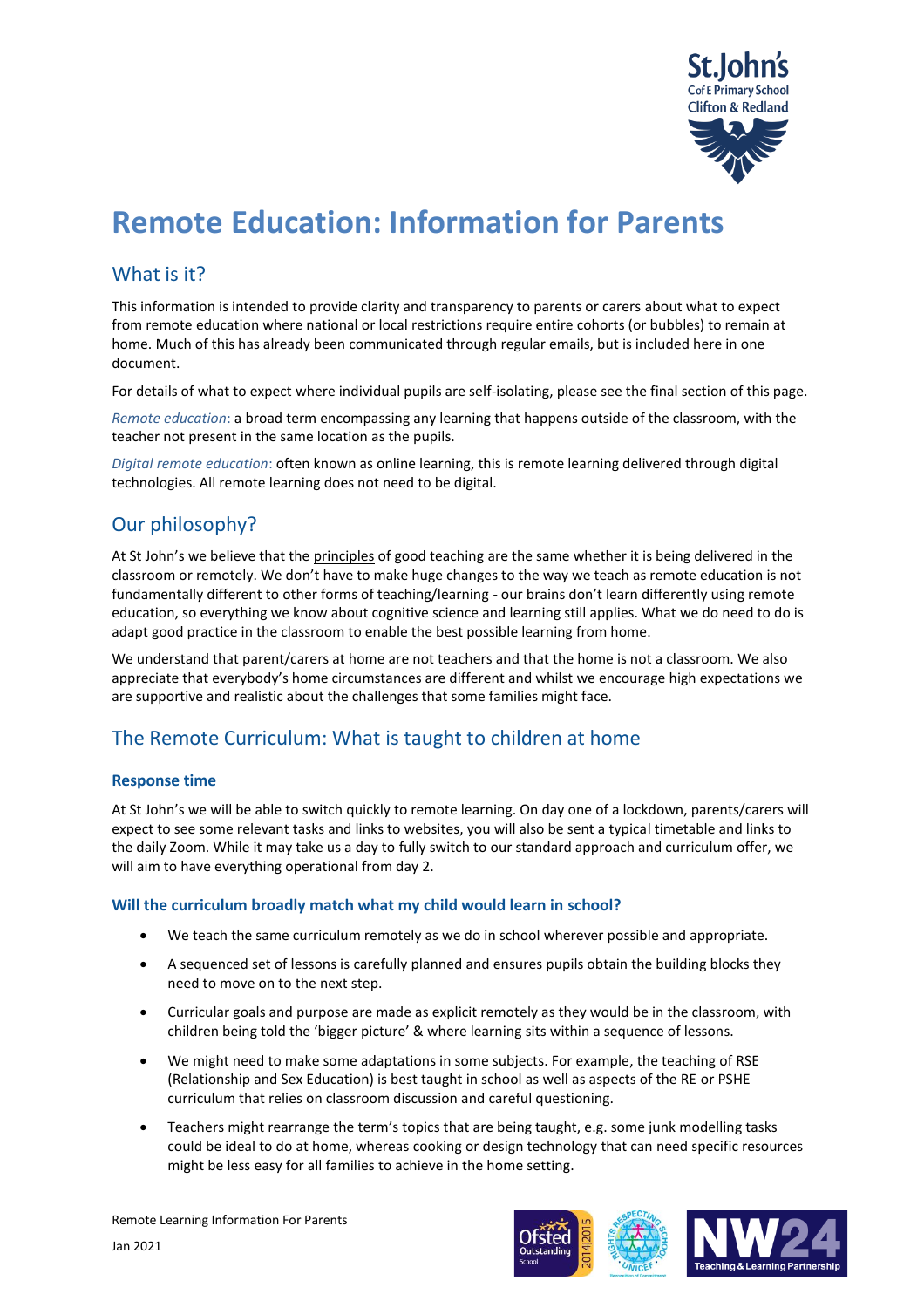### Remote Teaching

#### **How much work will be set for my child?**

We expect that remote education (including remote teaching and independent work) will take pupils broadly the following minimum number of hours each day:

*EYFS and Year 1&2:* 3 hours a day

*Years 3-6:* 4 hours a day

We have arranged staff deployment so that wherever possible, children who are learning from home will be taught and receive feedback from their class teacher.

#### **Accessing remote Education**

We use 2 different, age appropriate digital platforms to deliver remote teaching, for children to submit their work and for feedback.

#### *EYFS and Year 1&2:* Seesaw

#### *Years 3-6:* Google Classroom

We continue to evaluate our approach based on research and through feedback from parents and children. Our carefully considered and informed approach is bespoke to meet the needs of our context and age of the children. We believe that one of the most effective ways to deliver teaching is to use pre-recorded lesson inputs as these are very carefully planned, allow flexibility in when these can be viewed and allow for repeat viewing as needed. However, we are very flexible and will use a combination of the following approaches to teach children remotely:

- Recorded teaching by class teachers, both video and audio, as well as other recordings from reputable sources such as the [Oak Academy](https://www.thenational.academy/about-oak)
- Teachers use worked examples, modelling and scaffolded practice as they would in the classroom
- Powerpoint slides (including Google slides)
- Follow up worksheets for independent practice
- We are aware of the importance of maintaining children's handwritten work and keeping screen time to a minimum, we will therefore expect a number of tasks to be completed 'offline' by hand and then photos to be submitted for marking
- Use of games and quizzes
- Printed paper packs produced by teachers (e.g. workbooks, worksheets)
- Textbooks and reading books pupils have at home
- Links to Spelling Shed and Mathletics
- Other online resources that support the teaching of specific subjects or areas, including video clips or sequences
- Learning is divided into smaller chunks to aid pupils' concentration. Shorter multiple presentations or modelling of new content can be followed by exercises or retrieval practice.
- Elements of teaching may also be picked up in daily live Zooms

Wherever possible we will support all children to use the online teaching that we provide, but we also recognise that some children may have different needs or may not have suitable online access at home. We take the following approaches to support those pupils to access remote education:

• Any parents who are not able to provide a digital device should email their child's class teacher and school is likely to be able to provide one for them. These are allocated on a first come first served basis, but at present, we have a good supply to meet need.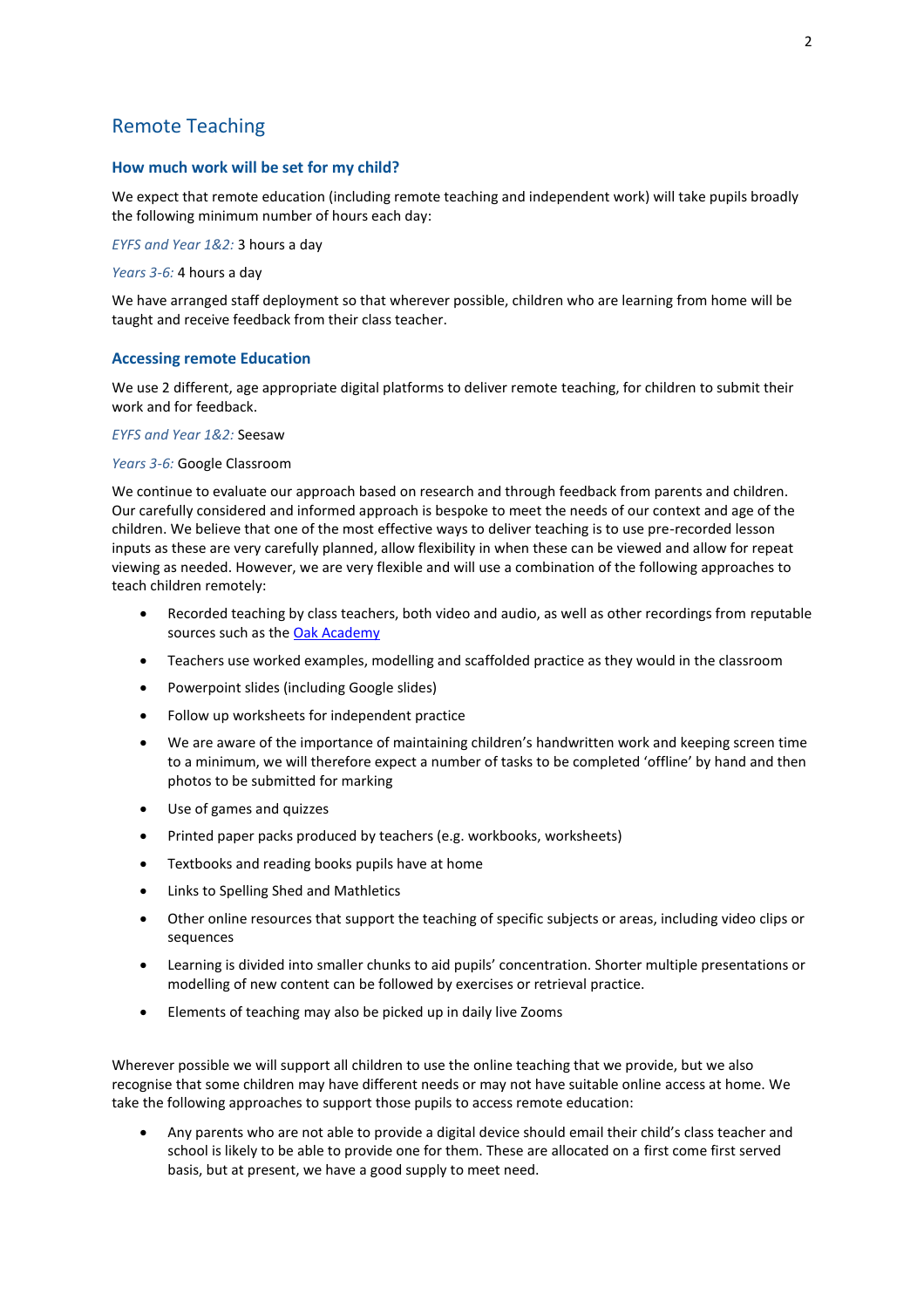- The school office will then contact the family who will collect the device from school (or deliver if necessary) and a contract and loan agreement is signed.
- Similarly, families who are struggling to access the internet through broadband or are using an expensive pay as you go network, should also contact their child's class teacher. the office will then be in touch to discuss your needs and assist with a solution (preferential network rates, routers, dongle etc.)
- Further advice is also available from the Df[E here.](https://get-help-with-tech.education.gov.uk/internet-access)
- Often the barrier to accessing online learning is due to unfamiliarity with its use by children or parents. In these instances, we will firstly try to help resolve the issue with extra guidance, video tutorials or over the phone/zoom support.
- Where we are unable to resolve an issue, or if there is mutual agreement that using offline materials would be more effective (most commonly for pupils with additional needs), then staff will provide a range of relevant printed materials, activities, workbooks or resources. These can be collected from the school office or delivered.
- The expectation is that paper copies of work should be delivered back to school for teacher feedback.

## Engagement and Feedback

#### **What are your expectations for my child's engagement and the support I should provide?**

- We expect children to complete the work set by teachers, particularly the daily Maths and English. However, we also understand that some circumstances at home make this difficult and teachers will work in a supportive and understanding way with families to overcome barriers.
- We know that every home environment is different so we have kept Friday as a catch-up day. No work will be set for English and Maths on a Friday to enable children (and parents) to keep on top of the expectations and ensure all work is turned in.
- As we will regularly signpost to additional activities and resources, there is usually more work available for your child to do but unless stated otherwise, these are optional.
- During this time, it is important that children continue to interact with their peers so we do expect children to attend (at least some of) the daily Zooms; these are becoming increasingly used for feedback and highlighting teaching points.
- In some rare cases, teachers will work with parents to support their child with a bespoke programme of work tailored to meet their needs.
- We aim to make the work set as accessible as possible so that children can complete it independently, but this is a challenge, particularly for younger pupils. We know many parents will have capacity and will enjoy supporting their child (not doing it for them) with their learning, but for many this will be difficult. We would recommend parents talk through a task to ensure your child understands what is expected and then let them have a go, but check-in regularly.
- St. John's has provided families with guidance on how to support children at home with their learning see the [Home Learning Guide.](https://drive.google.com/file/d/13sT984M5c3LwDzDu8tjj4hm2C06Szx3M/view?usp=sharing)
- What we continue to emphasise is that doing something is better than doing nothing and that the wellbeing and happiness of your child (and yourself) is critical to sustaining any form of home learning.

#### **How will you check whether my child is engaging with their work?**

- There are systems within Seesaw and Google Classroom that make it very easy to monitor which children are engaging with the work set and submitting work. Teachers continually monitor this.
- In addition, a register is kept of children's attendance in the daily Zoom.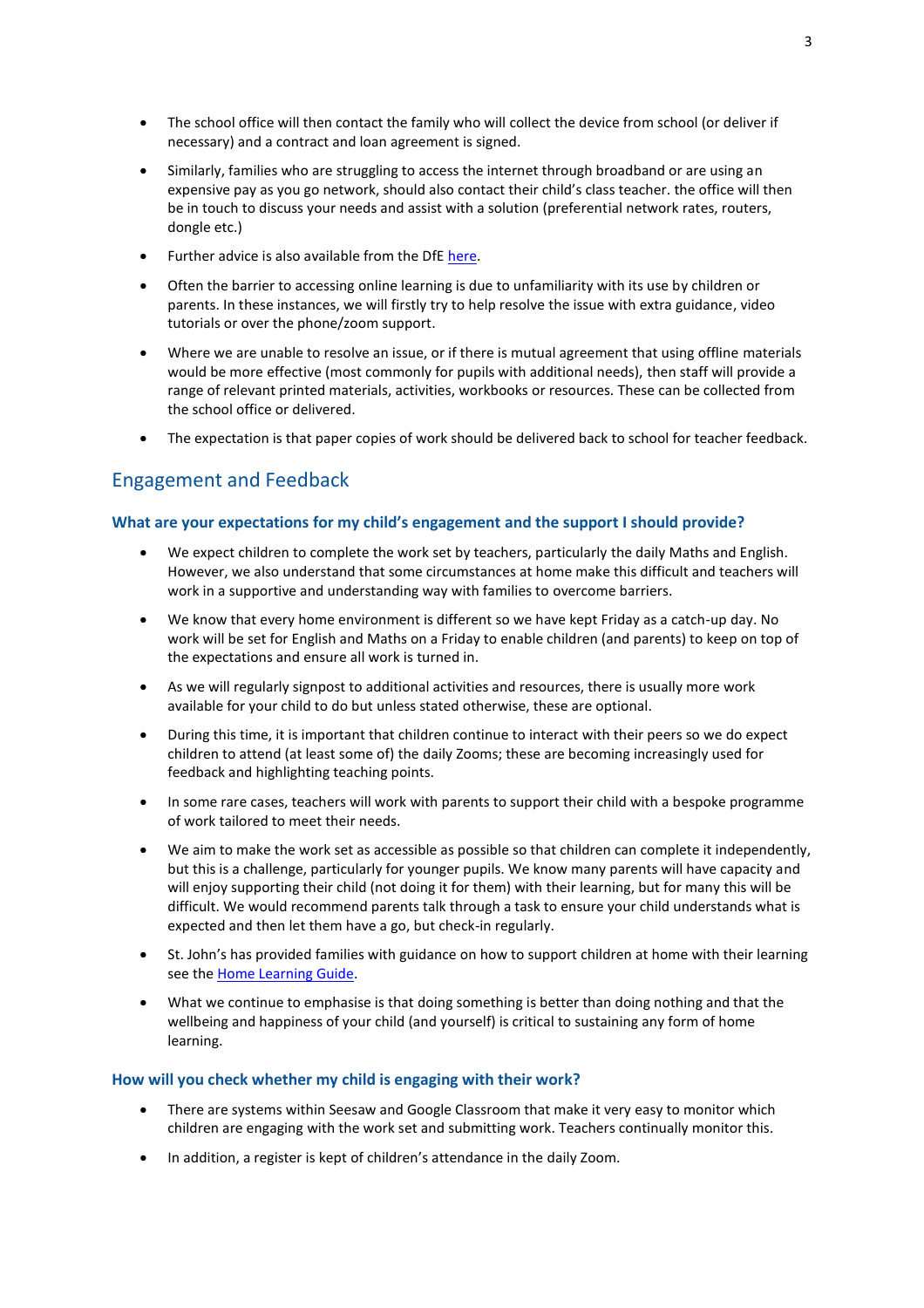- For a limited few who are working on a more bespoke programme, staff have regular contact with families and work is still submitted regularly, even if it is on paper delivered to school.
- Where class teachers have concerns about a lack of engagement and participation in learning, these are recorded on a central record.
- The first step would be to email to find out what the barrier might be (IT access, technical support needed, reluctance to work etc.) Following this, we would determine the best course of action. this may be a phone call home to support and would work with the family so that children are able to reengage with learning. Non-participation in any learning is not an option as all children are entitled to an education.
- Any actions are recorded on the central record and these are monitored by senior leaders to ensure all children are receiving some learning and to monitor their welfare.

#### **How will you assess and feedback on my child's work and progress?**

Just as it would in the classroom, assessment and feedback can take many forms (see ou[r Feedback Policy\)](https://www.stjohnsprimary.org.uk/wp-content/uploads/2020/12/Feedback-Policy.pdf). We recognise the particular importance of feedback for remote education, not only for educational advancement, but also for pupil motivation. We believe that feedback should be timely and ideally be provided by an adult (preferably the class teacher) who knows the child as a learner and also has a relationship with them. Our approach to assessing and feeding back on pupil work is as follows:

- Staff will set tasks and activities to develop children's learning, these will then be reviewed and fed back on. They may involve quizzes, online activities, tasks to complete or a range of other learning opportunities. Wherever possible, it is valuable for your child to complete these independently. This is valuable in its own right, but it also enables the teacher to gauge how well your child is learning, address any misconceptions and provide feedback to them (rather than to you as a parent!).
- Teachers will provide daily individual feedback on the work that is submitted, with a particular focus on more detailed feedback for Maths and English. On Seesaw this is most likely to be recorded verbal comments and on Google Classroom is more likely to be written feedback, although we are trialling verbal option. For some other subjects, feedback is likely to be less detailed and may take the form of a simple emoji.
- Staff will respond to children's learning as soon as possible, but it might be that they are delivering face-to-face learning in school so may not able to respond as quickly as when at home (we will send home a weekly rota on a Friday so you will know if your child's teacher will be in school).
- As engagement and concentration with learning can be an issue at home, teachers will focus and give feedback on this.
- Daily class Zooms are increasingly being used to provide an opportunity for feedback on learning for the whole class.

### Additional Support for Pupils with Particular Needs

#### **How will you work with me to help my child who needs additional support?**

We recognise that some pupils, for example those with special educational needs and disabilities (SEND), may not be able to access remote education without support from adults at home. We acknowledge the difficulties this may place on families, and we will work with parents and carers to support those pupils in the following ways:

- Children with EHCPs (Education Health Care Plans) or described as vulnerable will be offered a place in school.
- Support for pupils with SEND depends on the level of need and individual circumstances.
- Some children will receive a bespoke curriculum individually tailored to their needs.
- Teachers are expected to set work that is differentiated to encompass all levels of abilities. If this is not appropriate separate arrangements will be made.